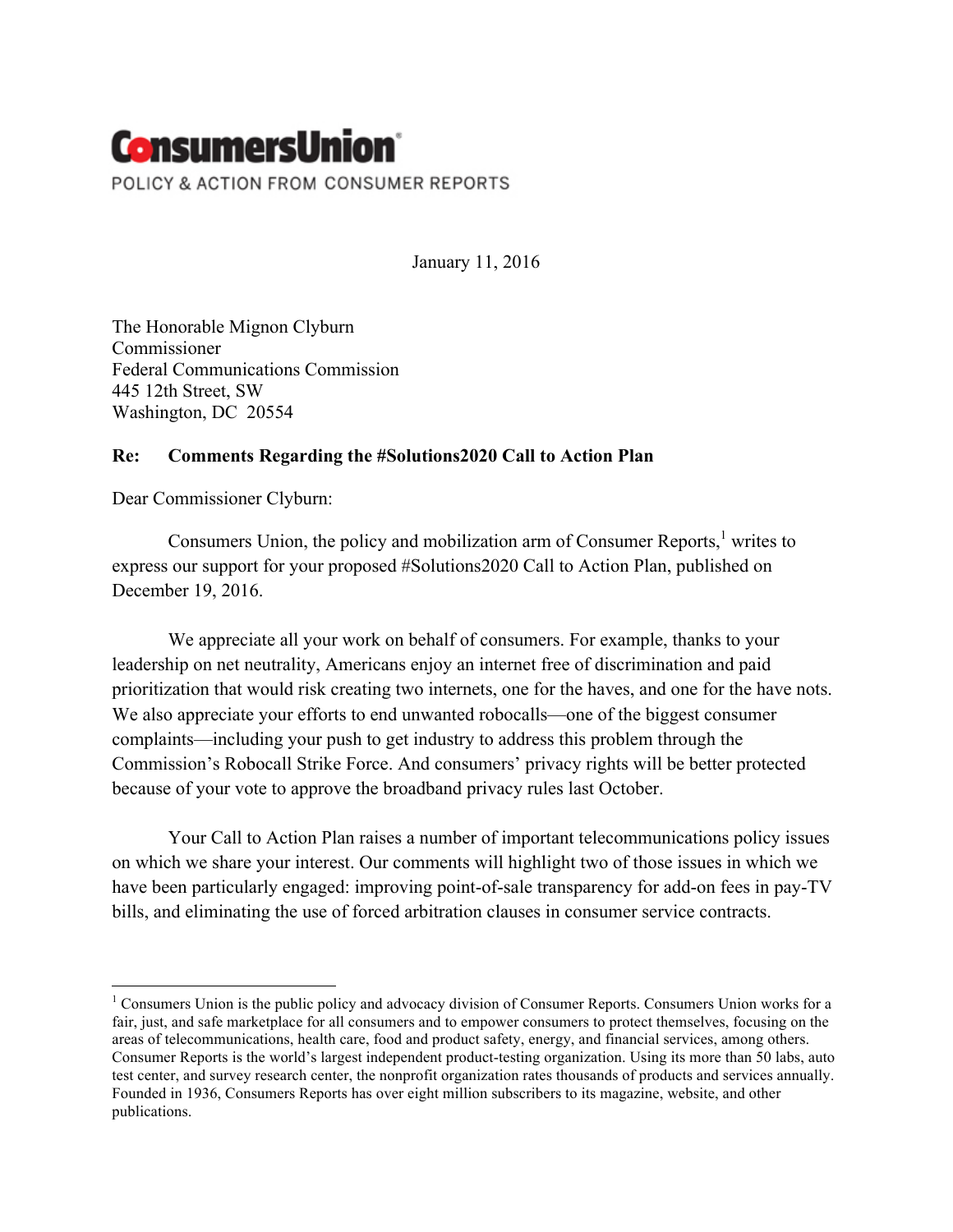## *Improving Point-of-Sale Transparency*

More than six years ago, Charter Communications began charging a "broadcast TV surcharge," purportedly to recoup the rising costs of network programming retransmission consent fees negotiated with broadcasters. Other large pay-TV providers—e.g., Comcast, and Time Warner Cable (now owned by Charter)—followed suit with their own "broadcast fee" in addition to other new charges, such as a "regional sports fee" for sports channels that some consumers never even watch. Some providers even add another "HD technology" fee. These fees are all in addition to set-top box fees that pay-TV providers have been gouging consumers with for years.

Moreover, these add-on fees are tacked on top of the rates advertised to consumers, and are typically shown on the monthly bill near or with government-imposed taxes and fees, misleadingly suggesting that they are also required by law. Company-imposed fees add to consumer confusion, and more importantly, add up.

A sample cable bill from December 2016 lists the bundled services rate of \$119.99 for video programming and broadband internet. But then there's an "AnyRoom DVR" fee of \$10, an "HD Technology Fee" of \$9.95, a "Broadcast TV Fee" of \$5, and a "Regional Sports Fee" of \$3. That's almost \$28 in add-ons—nearly a 25 percent surcharge above the advertised base rate that consumers are oftentimes unaware of when they sign up for service. To make matters worse, some of these company-imposed fees have increased dramatically since they were introduced a few years ago, and they have been hiked again for  $2017<sup>2</sup>$  What better way to camouflage rate increases than by upping these confusing add-on fees versus straightforwardly increasing the advertised base rate?

We agree with the FCC's Consumer Advisory Committee's recommendation that pay-TV providers should provide consumers with the estimated dollar amount of their total monthly bill that includes company-imposed fees and surcharges at the time service is initiated. An even better result would be if pay-TV providers did away with these arbitrary add-on fees altogether, and offered a competitive bundled rate that already represents the cost of programming that consumers are purchasing in the first place.

## *Eliminating Forced Arbitration*

As with other businesses, telecommunications providers are increasingly burying paragraphs in the fine print of their sales and service agreements to block consumers from ever taking any legal claim against the provider to court. Instead, consumers are forced into a

<sup>&</sup>lt;sup>2</sup> Kate Cox, Happy New Year, Comcast Customers: Your 'Broadcast TV' & 'Regional Sports' Fees Are Going Up 50%, CONSUMERIST.COM (Dec. 13, 2016), https://consumerist.com/2016/12/13/happy-new-year-comcastcustomers-your-broadcast-tv-regional-sports-fees-are-going-up-50/